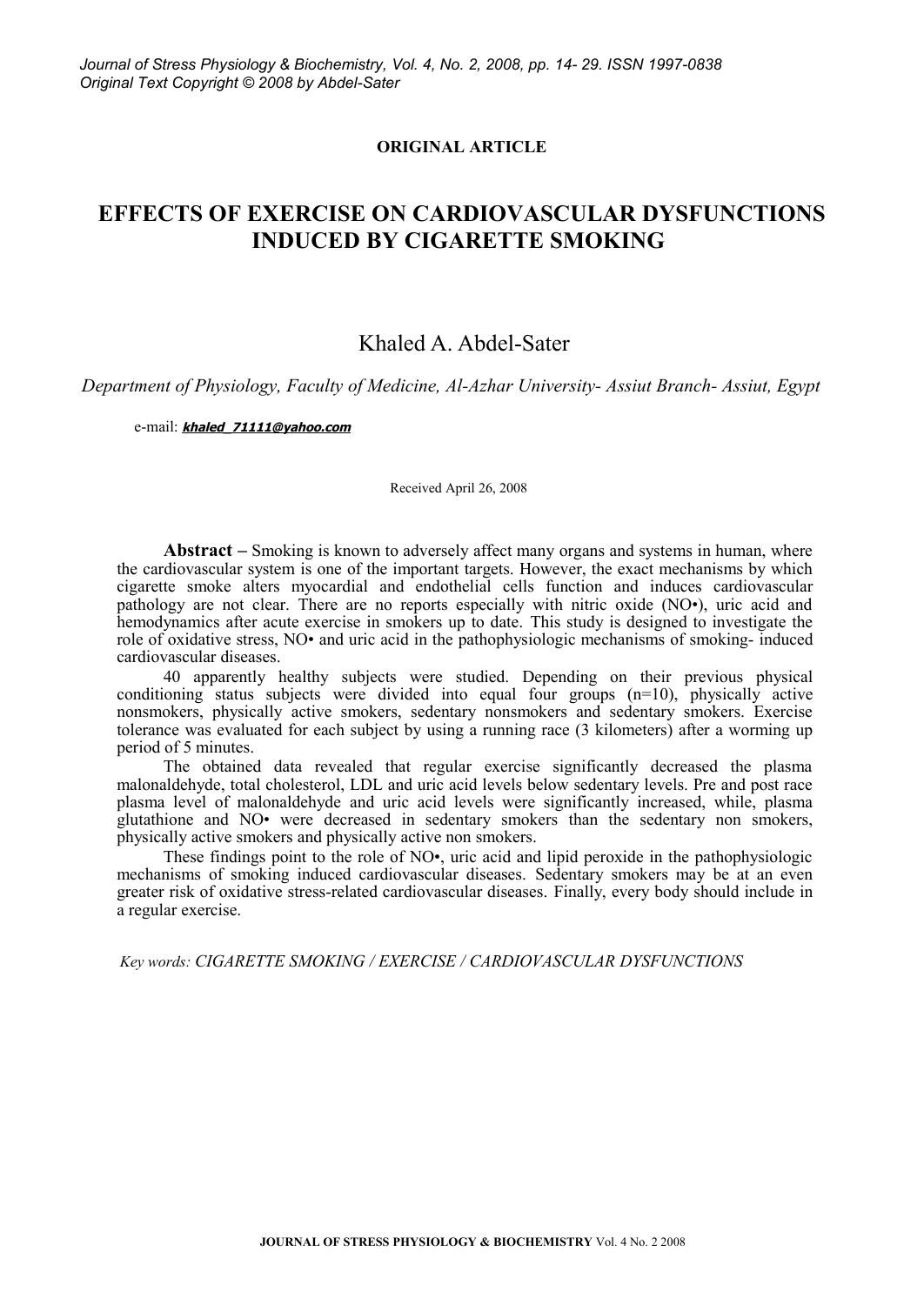#### **ORIGINAL ARTICLE**

# **EFFECTS OF EXERCISE ON CARDIOVASCULAR DYSFUNCTIONS INDUCED BY CIGARETTE SMOKING**

## Khaled A. Abdel-Sater

*Department of Physiology, Faculty of Medicine, Al-Azhar University- Assiut Branch- Assiut, Egypt*

e-mail: **[khaled\\_71111@yahoo.com](mailto:khaled_71111@yahoo.com)**

Received April 26, 2008

**Abstract –** Smoking is known to adversely affect many organs and systems in human, where the cardiovascular system is one of the important targets. However, the exact mechanisms by which cigarette smoke alters myocardial and endothelial cells function and induces cardiovascular pathology are not clear. There are no reports especially with nitric oxide (NO•), uric acid and hemodynamics after acute exercise in smokers up to date. This study is designed to investigate the role of oxidative stress, NO• and uric acid in the pathophysiologic mechanisms of smoking- induced cardiovascular diseases.

40 apparently healthy subjects were studied. Depending on their previous physical conditioning status subjects were divided into equal four groups  $(n=10)$ , physically active nonsmokers, physically active smokers, sedentary nonsmokers and sedentary smokers. Exercise tolerance was evaluated for each subject by using a running race (3 kilometers) after a worming up period of 5 minutes.

The obtained data revealed that regular exercise significantly decreased the plasma malonaldehyde, total cholesterol, LDL and uric acid levels below sedentary levels. Pre and post race plasma level of malonaldehyde and uric acid levels were significantly increased, while, plasma glutathione and NO• were decreased in sedentary smokers than the sedentary non smokers, physically active smokers and physically active non smokers.

These findings point to the role of NO•, uric acid and lipid peroxide in the pathophysiologic mechanisms of smoking induced cardiovascular diseases. Sedentary smokers may be at an even greater risk of oxidative stress-related cardiovascular diseases. Finally, every body should include in a regular exercise.

### *Key words: CIGARETTE SMOKING / EXERCISE / CARDIOVASCULAR DYSFUNCTIONS*

Cigarette smoking is a well known risk factor for cardiovascular diseases. This may be result of structural and functional changes in cardiovascular and pulmonary system (Lopez et al., 2008). There is a mechanistic link between increased levels of oxidative stress associated with smoking and the onset and progression of cardiovascular diseases (Bloomer et al., 2007). Moreover, smokers were

associated with decreased of antioxidant capacity (Kemal et al., 2005). Supplementation with antioxidants can reduce symptoms and indicators of oxidative stress as a result of smoking (Gomez-Cabrera et al., 2006).

Free radicals are present in both tar and gas phases of cigarette smoke. The tar phase of cigarette contains semiqinone radical which can react with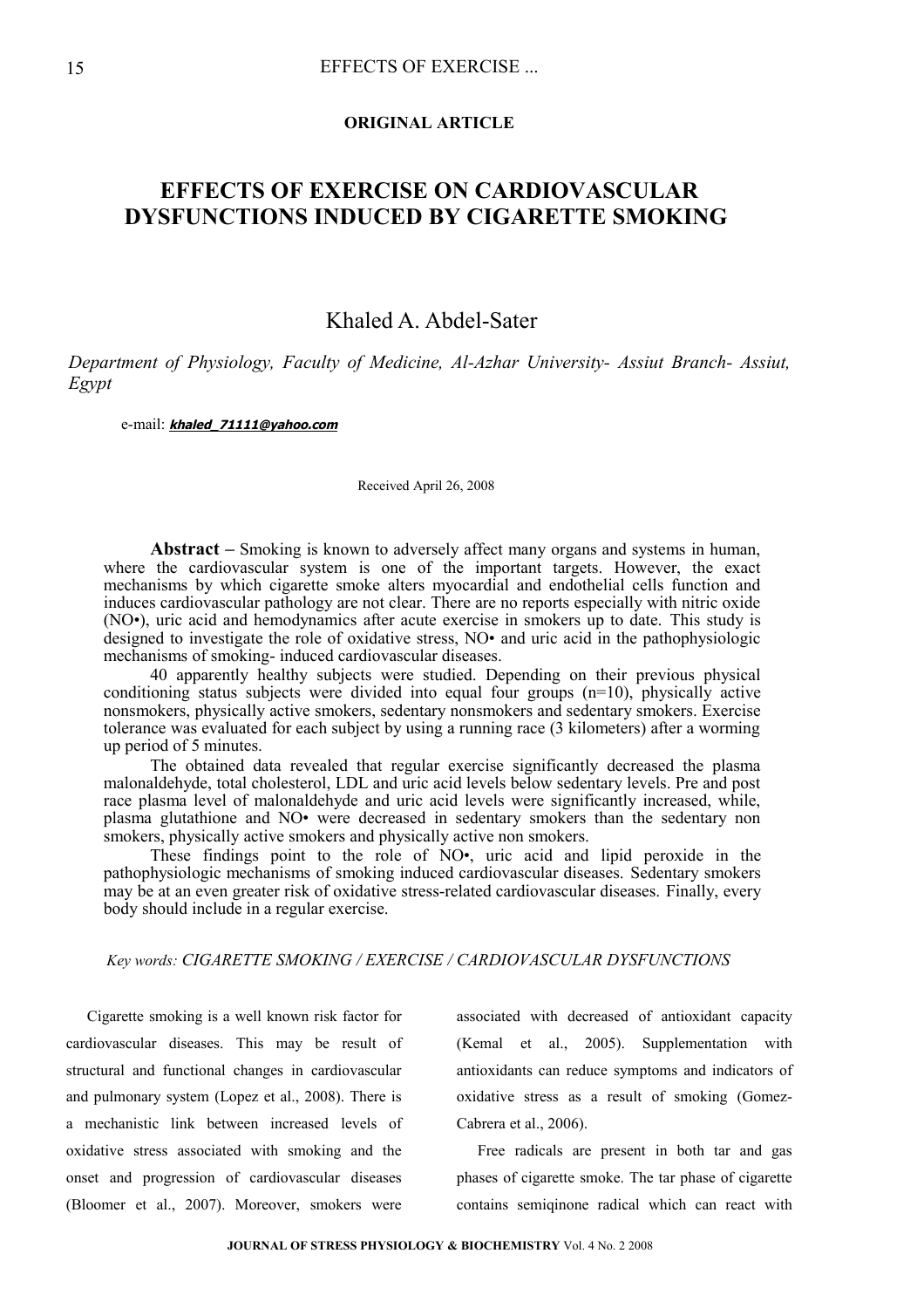oxygen to produce superoxide anion, hydroxyl radical and hydrogen peroxide (Janet et al., 2003). The gas phase contains alkyl and peroxyl type (Pryor et al., 1998). In one puff of cigarette, the smoker is exposed to more than  $10^{15}$  free radicals in gas phase alone, with addition exposure in the tar phase equal to more than  $10^{17}$  free radicals per gram (Pryor and Stone, 1993).

Smoking is associated with increased of lipid, protein and DNA oxidation (Kirkham et al., 2004). The increased risk of cardiopulmonary diseases and atherosclerosis in cigarette smokers has been attributed in part to increased oxidation of lipid and protein (Ambrose and Barua, 2004). Oxidized DNA has been implicated in lung, breast and colorectal cancer (Cavalieri et al., 2000).

Nitric oxide (NO•) is a small molecule which has been implicated in a variety of physiological processes. One of its more important functions involves the dilatation of blood vessels. NO• is also involved in the thinning of the blood by decreasing the stickiness of blood platelet cells. This process decreases the chance of atherosclerosis and strokes (Guo et al., [2006\)](http://ajpheart.physiology.org/cgi/content/full/291/5/H2354?maxtoshow=&HITS=10&hits=10&RESULTFORMAT=1&andorexacttitle=and&titleabstract=smoking++&andorexacttitleabs=and&andorexactfulltext=and&searchid=1&FIRSTINDEX=0&sortspec=relevance&fdate=7/1/1995&tdate=1/31/2007&resourcetype=HWCIT#R27).

Regular physical activity such as walking, aerobic exercise, running and sports are associated with beneficial changes in hemodynamic, metabolic, hormonal, neurological and cardiopulmonary functions. Body weight, lipid profiles, blood pressure, insulin sensitivity and coagulation parameters are examples of these changes (Ming et al., 1999). Despite of many health benefits of exercise, there are a lot of evidences suggesting that acute exercise is 100 folds increase in maximal oxygen consumption (Villa- Caballero et al., 2007).

Each of physical performance and plasma uric acid level is an important predictor of cardiovascular mortality (Niskanen et al., 2004 and Mora et al., 2007).

The association between cigarette smoking and vascular diseases is well documented, and there is a general consensus that it targets the vascular

endothelial cells. However, the exact mechanisms by which cigarette smoke alters endothelial cells function and induces cardiovascular pathology are not clear.

To my knowledge, only two investigators has been performed to date to study the combined effects of cigarette smoking and exercise on oxidative stress (Surmen-Gur et al., 1999 and Bloomer et al., 2007). These investigators were used other mode of exercise, other personal selection and other methodology. There are no reports especially with nitric oxide, uric acid and hemodynamics after acute exercise in smokers up to date. Therefore, this study was designed to; 1) investigated the effects of single acute exercise on hemodynamics and oxidative stress in smokers, 2) estimation of physical and cardiopulmonary fitness (by duration of exercise and hemodynamic response) after acute exercise in sedentary and physically active smokers and 3) estimation of vascular fitness (by NO•, lipid profiles, lipid peroxidation and uric acid levels) after acute exercise in sedentary and physically active smokers.

#### **SUBJECTS AND METHODS**

40 apparently healthy subjects were studied. They were selected for age (20- 26 years), sex (males), weight (60-70 kg) and height (165-175 cm). All subjects complete a detailed medical history questionnaire and underwent a physical examination [weight, height, heart rate (HR), systolic blood pressure (SBP), diastolic blood pressure (DBP) and respiratory rate (RR)]. Exclusion criteria were the presence of cardiac diseases, pulmonary diseases, renal impairment, hypertension or diabetes documented from medical history and / or examination. Additionally, medical history indicated that participants did not use medications (e.g. antiinflammatory or cardiovascular drugs) or nutritional supplements (e.g. antioxidants). This was an important consideration, as intake of antioxidant agents could have impacted my outcome measures.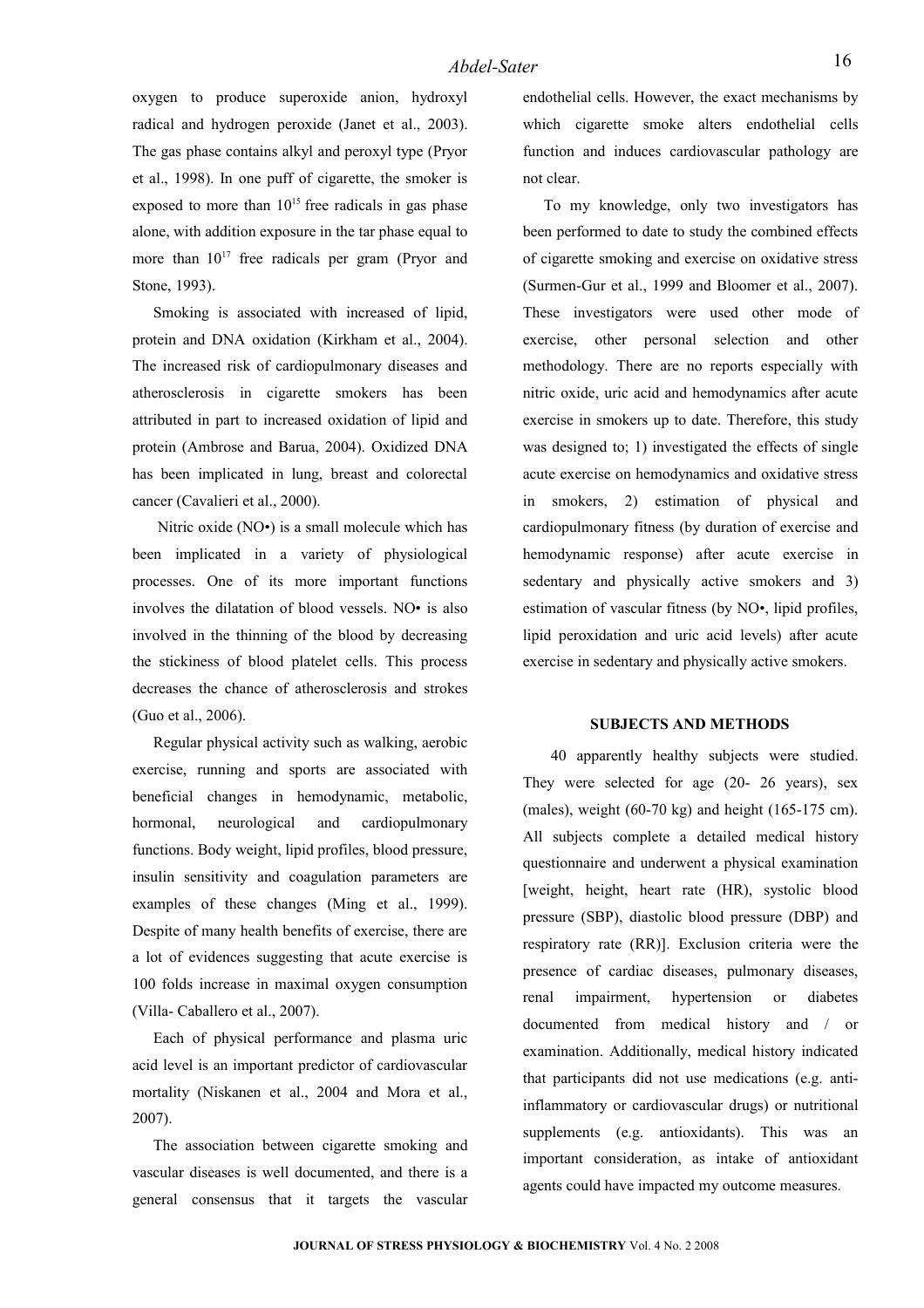#### EFFECTS OF EXERCISE ...

Men were labeled as physically active if they exercised for at least 30 minutes twice weekly up to the level of dyspnea and sweating. They were sedentary if they not performing regular exercise during the prior year (Villa- Caballero et al., 2007). In addition, to qualify for smoker status, participants needed to regularly smoke at least five cigarettes/day for minimum of six months immediately before experiment without interruption. Participants were eligible to be enrolled as nonsmokers only if they had not smoked within the past year (Bloomer et al., 2007). All subject provided both verbal and writing informed consent prior to participating. Depending on their previous physical conditioning status subjects were divided into equal four groups (n=10) as followings:

1-Group I: Physically active nonsmokers.

2-Group II: Physically active smokers.

3-Group III: Sedentary nonsmokers.

4-Group IV: Sedentary smokers.

**Exercise Protocol and Hemodynamic Measurements:** Participants were instructed not to perform any activity during the 48 hours period preceding the experiment. Nonsmokers were instructed to avoid smoking locations and direct contact with smokers during last 48 hours before the experiment (Bloomer et al., 2007). Active smokers had refrained from smoking for more than 12 hours before this study in order to minimize effects of acute smoking on study measurements (Otsuka et al., 2001). Exercise tolerance was evaluated for each subject by using a running race (three kilometers) after a worming up period of five minutes. Participants were instructed and encouraged to exercise until exhaustion. Heart rate and respiratory rate were estimated by stethoscope directly on the chest five minutes before and after race. Blood pressure was measured by mercury sphygmomanometer 5 minutes before and after race.

**Blood Sampling:** Venous blood sample (five ml) was obtained -in heparinized tubes- from all groups five minutes before and after exercise after fasting for at least 12 hours. No hypoglycemia or secondary effects were observed in any participant after exercise and blood sampling. The concentration of glutathione is negligible in human plasma. Therefore, studies have predominantly measured glutathione in whole blood or red blood cells (Hughes et al., 1990). Samples were analyzed for whole blood glutathione as an indication of antioxidants using the method of Androson (1985). The remainder of whole blood was separated immediately by centrifugation at 1500 rpm for 15 minutes to plasma and stored at – 80<sup>o</sup>C until used for measurements. Malonaldehyde, a measure of lipid peroxidation was analyzed using the method of Okhawa et al., (1979). Uric acid, a predictor of cardiovascular mortality and functions was measured by enzymatic cooler test (Grootveld and Halliwell, 1987). Assay of triglyceride, total cholesterol, HDL and LDL cholesterol were performed using plasma following standard enzymatic procedures as described by the reagent manufacturer (Bio Merieux, France) (Laura et al., 2007).

The measurement of plasma NO• is difficult because thisradical is poorly soluble in water and has a short half-life (10–60 s), but its half-life may be as long as 4 min. in the presence of oxygen (Bakan et al., 2002). For these reasons, the NO• itself can be determined only with difficulty and requires the handling of radioisotopes. In spite of this, the end products of the phenomena, nitrate and nitrite, are preferentially used in clinical biochemistry. Plasma nitrite plus nitrate levels were measured with use of the Griess reagent as described previously (Green et al., 1982).

**Statistical Analysis of Experimental Data** (Wister, 2000)**:** Statistical analysis was done using the computer program (prism). The quantitative data were presented in the form of mean  $\pm$  standard error (mean  $\pm$  SE). The significance of differences between mean values was determined using Student's " t " test.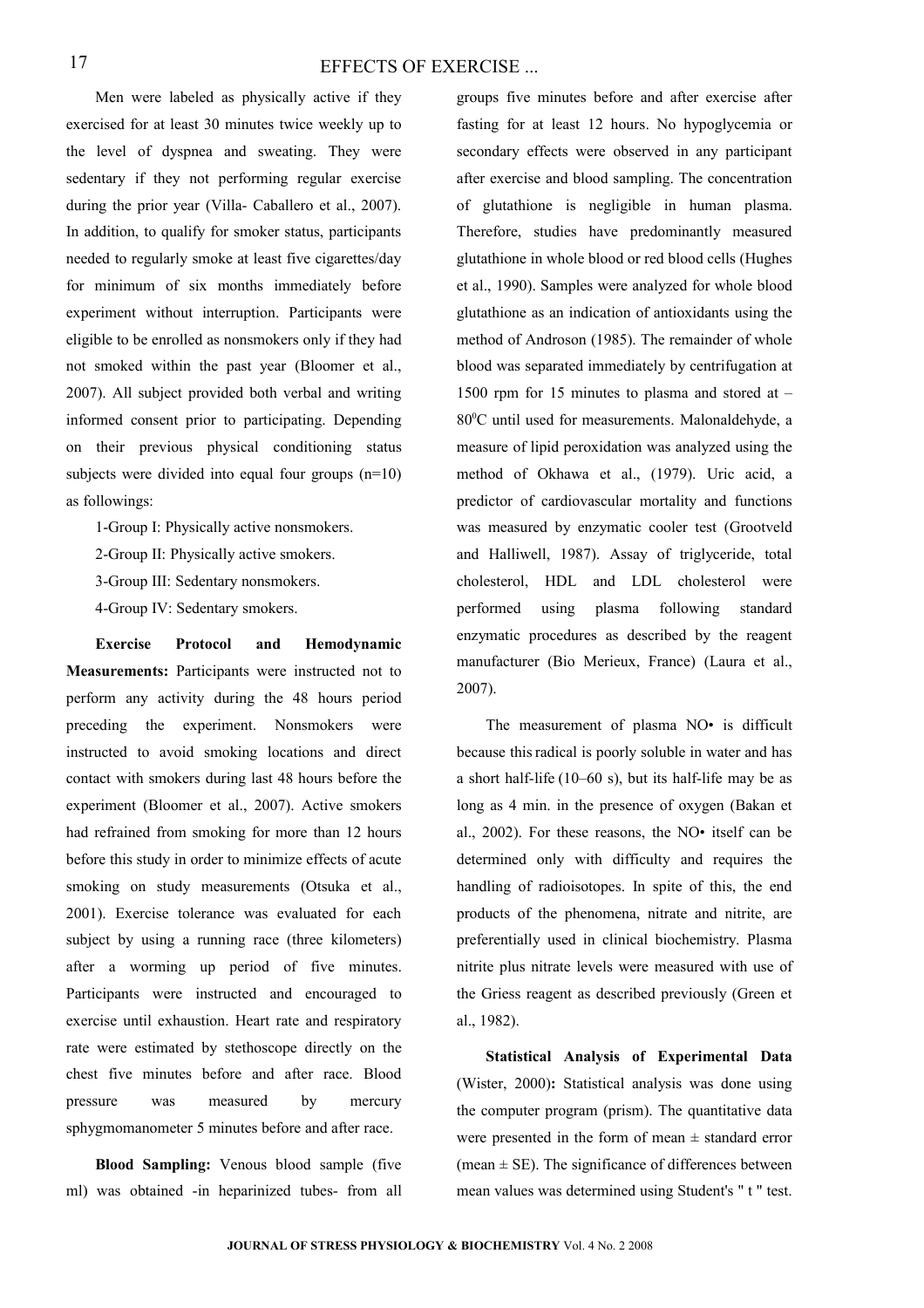Also correlation coefficients (r-value) were done. A P<0.05 was considered significant for all analyses.

#### **RESULTS**

Characteristics of subjects are presented in [table](file:///C:/Downloads/Journal%20StressPhysiol/Articles/2008_26//D:/full%20text/New%20Folder/paper/3D) [1.](file:///C:/Downloads/Journal%20StressPhysiol/Articles/2008_26//D:/full%20text/New%20Folder/paper/3D) The subjects of the four groups were similar in age, weight and height. No other statistical demographic differences were detected between groups. Duration of smoking per year and number of cigarettes per day were similar in physically active and sedentary smokers.

There were differences in the hemodynamic response before and after exercise among the subjects. During the exercise, subjects of group I, II and III had a longer time on the race, in comparison to group IV subjects (16  $\pm$  5.5, 21  $\pm$  2.3 and 15  $\pm$  1.9 min. versus  $9 \pm 1.3$  min. respectively). Most of persons of group IV are not completed the race. In addition, group IV subjects had a higher heart rate, respiratory rate and arterial blood pressure than other group subjects. Mean heart rate was  $148.2 \pm 10$  beat/ min. in sedentary smokers after exercise, whereas it was  $99.5 \pm 8$ ,  $115.1 \pm 6$  and  $136.4 \pm 2.3$  in groups I, II and III respectively [\(table 2](file:///C:/Downloads/Journal%20StressPhysiol/Articles/2008_26//D:/full%20text/New%20Folder/paper/3D)). Heart rate and systolic blood pressure levels were significantly increased after acute exercise in sedentary nonsmokers and sedentary smokers groups above pre acute exercise levels in the same group. There was a significant difference between pre and post respiratory rates in physically active smokers and sedentary groups.

|  | Table 1: Demographic characteristics of subjects in the different groups: |  |  |
|--|---------------------------------------------------------------------------|--|--|
|  |                                                                           |  |  |

| <b>Groups</b>              | <b>Group I</b> | <b>Group II</b> | <b>Group III</b> | <b>Group IV</b> |
|----------------------------|----------------|-----------------|------------------|-----------------|
| <b>Parameters</b>          |                |                 |                  |                 |
| Number                     | 10             | 10              | 10               | 10              |
| Age (year)                 | $23.6 \pm 1$   | $22.2 \pm 0.1$  | $21.2 \pm 0.8$   | $23 \pm 1$      |
| Weight (kg)                | $62.7 \pm 0.8$ | $68.2 \pm 2$    | $60.3 \pm 5$     | $63.2 \pm 0.5$  |
| Height (cm)                | $169 \pm 0.8$  | $167.4 \pm 0.5$ | $162.2 \pm 2$    | $161.1 \pm 4$   |
| Duration of smoking (year) | $7.4 \pm 1.1$  | NA              | $6.6 \pm 1$      | <b>NA</b>       |
| Number of cigarettes (day) | $12 \pm 5$     | NA              | $8\pm2$          | NA              |

Each value represents the mean  $\pm$  SE. NA, not applicable.

No statistical differences were noted between groups for any of the above variables (p< 05).

| Table 2: Hemodynamic response to acute exercise in physically active and sedentary smokers and |
|------------------------------------------------------------------------------------------------|
| nonsmokers:                                                                                    |
|                                                                                                |

| <b>Groups</b>                                          | <b>Group I</b>                    |                            | <b>Group II</b>             |                        | <b>Group III</b>              |                        | <b>Group IV</b>         |                       |
|--------------------------------------------------------|-----------------------------------|----------------------------|-----------------------------|------------------------|-------------------------------|------------------------|-------------------------|-----------------------|
| <b>Parameters</b>                                      | Pre                               | Post                       | Pre                         | Post                   | Pre race                      | Post race              | Pre race                | Post race             |
|                                                        | race                              | race                       | race                        | race                   |                               |                        |                         |                       |
| <b>Duration of</b><br>exercise (min)                   | $16 \pm 5.5$                      |                            | $21 \pm 2.3$                |                        | $15 \pm 1.9$                  |                        | $9 \pm 1.3$             |                       |
| <b>Heart rate</b><br>(beats/minute)                    | $72.3 +$<br>7.1                   | $99.5 \pm$<br>$8.0^{4}$    | $80.6 \pm$<br>5.5           | $115.1 \pm$<br>$6.0*$  | $85 \pm 8.0^{\dagger}$        | $136.4 \pm$<br>$2.3*$  | $102\pm$<br>$9.7**$     | $148.2 +$<br>$10.0**$ |
| <b>Systolic blood</b><br>pressure<br>(mmHg)            | $110.3 \pm$<br>9.0                | $134.5 \pm$<br>$10.2^{**}$ | $122.2 \pm$<br>11.9         | $153.5 \pm$<br>$15.5*$ | 110.9<br>$\pm 18.0^{\dagger}$ | $160.8 \pm$<br>$15.7*$ | $134.1 \pm$<br>$17.4**$ | $180 \pm$<br>$13.4**$ |
| Diastolic blood<br>pressure<br>(mmHg)                  | $74.2 \pm$<br>8.1                 | $78.9 \pm$<br>$10.0^{+}$   | $70.6 \pm$<br>10.6          | $85.1\pm$<br>$18.9*$   | $80.6 \pm 12$                 | $90 \pm$<br>$18.6*$    | $85.4 \pm$<br>$14.4*$   | $100.1 =$<br>$12.2**$ |
| <b>Respiratory rate</b><br>(beats/minute)<br>$-1$ $-1$ | 12.0<br>$\pm 2.0$<br>$\sim$ $  +$ | $25.6 \pm$<br>$2.0^{+}$    | 14.0<br>$\pm 3.0^{\dagger}$ | $28.9 +$<br>$2.0*$     | $15.0 \pm$<br>$5.0^{\dagger}$ | $30.2 \pm$<br>$2.0*$   | $18.0 \pm$<br>$3.0**$   | $38.7 +$<br>$2.0**$   |

Each value represents the mean  $\pm$  SE.

**\*** Significantly different from group I.

≠ Significantly different from group II.

**●** Significantly different from group III.

**†** Significantly different from post race in the same group.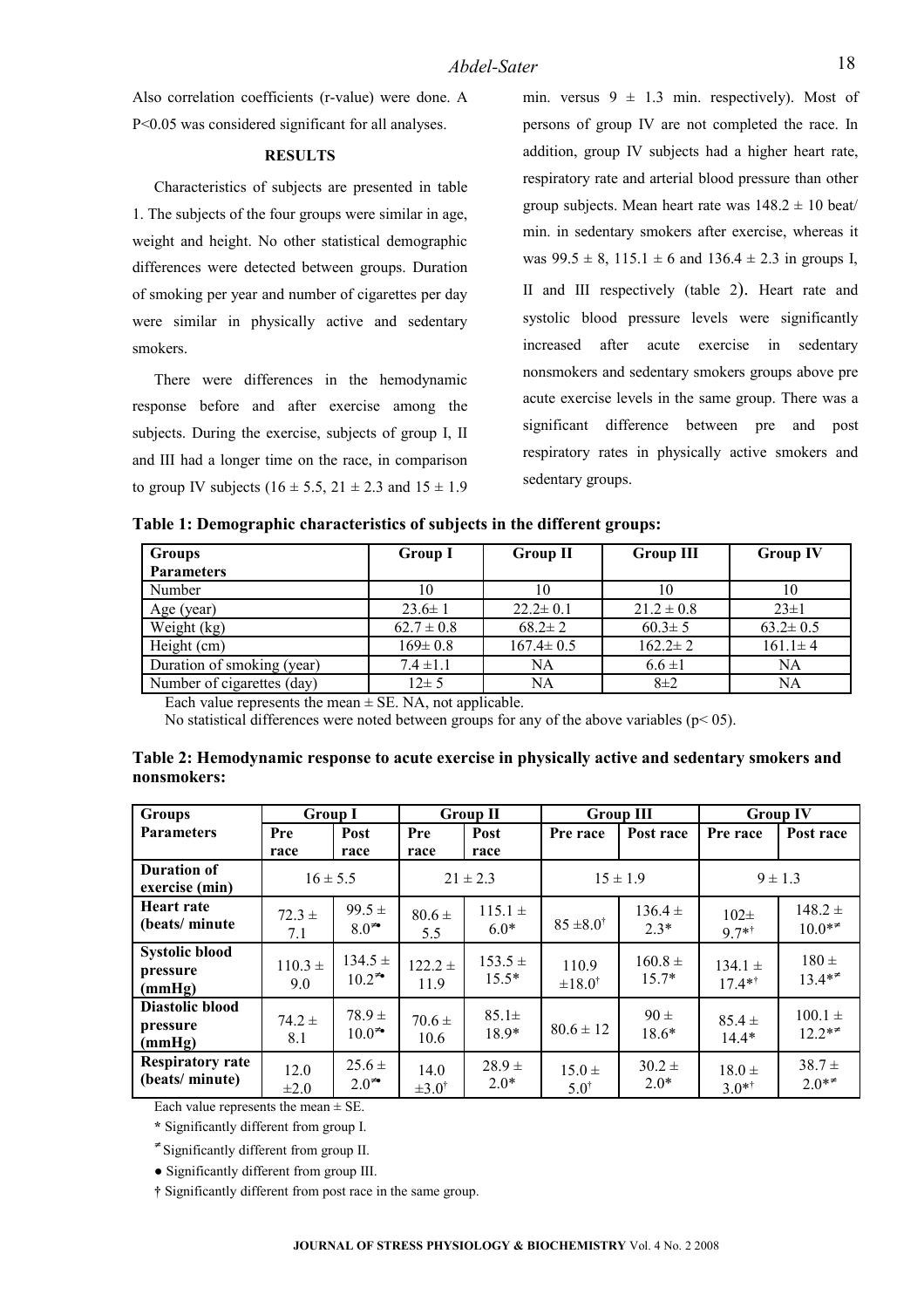

**JOURNAL OF STRESS PHYSIOLOGY & BIOCHEMISTRY** Vol. 4 No. 2 2008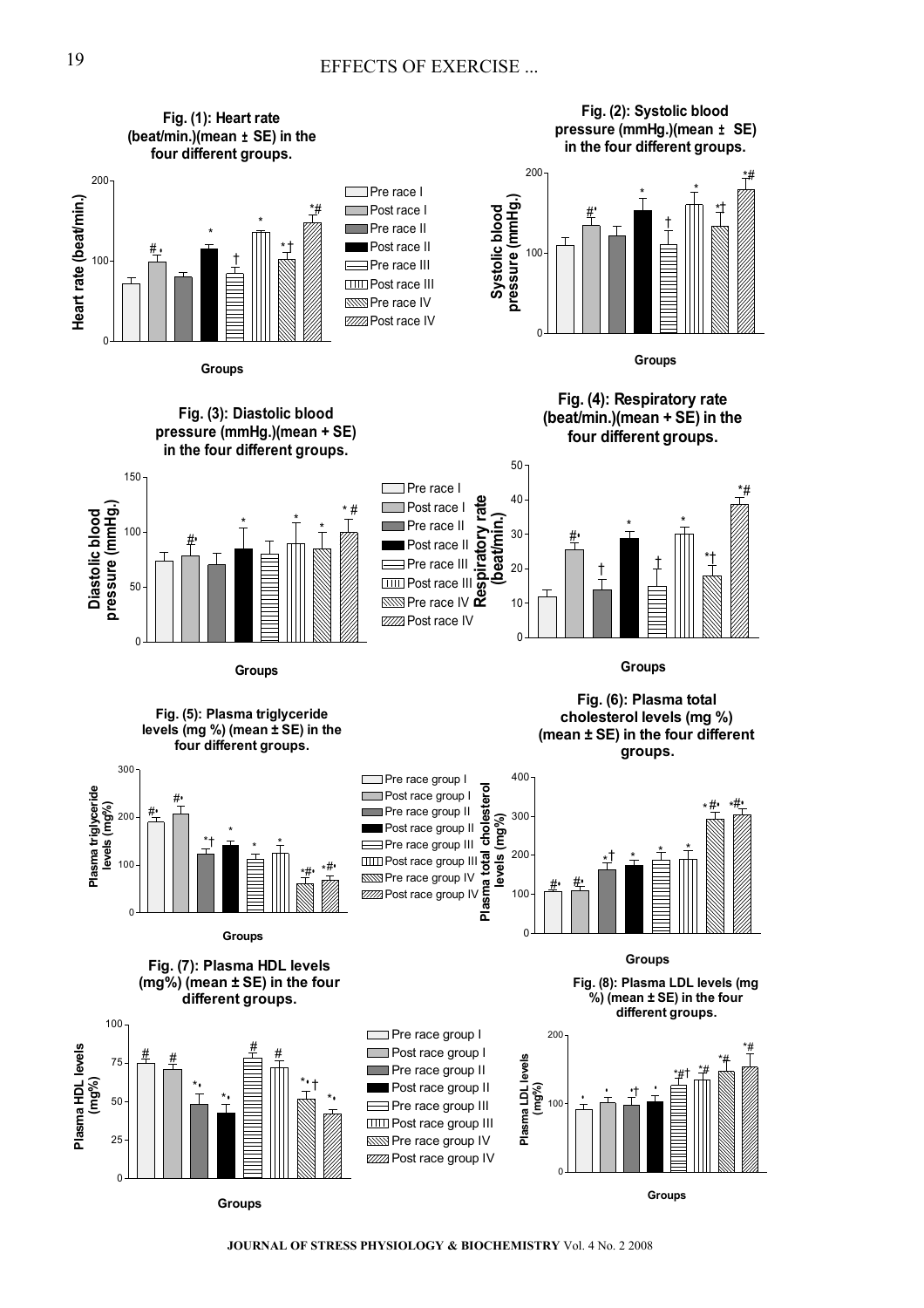

**Table 3: Plasma lipid profile levels (mg %) after acute exercise in physically active and sedentary smokers and nonsmokers:**

| <b>Groups</b>     | <b>Group I</b>             |                         | <b>Group II</b>         |                                 | <b>Group III</b>         |                       | <b>Group IV</b>       |                              |
|-------------------|----------------------------|-------------------------|-------------------------|---------------------------------|--------------------------|-----------------------|-----------------------|------------------------------|
| <b>Parameters</b> | Pre                        | Post                    | Pre                     | Post                            | Pre                      | Post                  | Pre                   | Post                         |
|                   | race                       | race                    | race                    | race                            | race                     | race                  | race                  | race                         |
| Triglyceride      | $190.4 \pm$<br>$9.28^{40}$ | $206 \pm$<br>$17.2^{#}$ | $123 \pm$<br>$11.38**$  | $141 \pm$<br>$9.02*$            | $112 \pm$<br>$15.9*$     | $124 \pm$<br>$16.61*$ | $60 \pm$<br>$14.1***$ | $68 \pm 8.6$ * <sup>**</sup> |
| <b>Total</b>      | $107.8 \pm$                | $109.2 \pm$             | $162 \pm$               | $174 \pm$                       | $186.4 \pm$              | $190.4 \pm$           | $292.2 +$             | $304.2 \pm$                  |
| cholesterol       | $3.32^{**}$                | $11.6^{*}$              | $18.28**$               | $13.6*$                         | $20.07*$                 | $22.9*$               | $9.91***$             | $14.75***$                   |
| <b>HDL</b>        | $75.21 \pm$<br>$2.61*$     | $71 \pm$<br>$3.2^{*}$   | $48.40 \pm$<br>$6.69**$ | 42.6<br>$\pm$ 5.5 <sup>**</sup> | $78.40 \pm$<br>$3.4^{#}$ | $72 \pm 4.8^{\#}$     | $42 \pm$<br>$2.58**$  | $41 \pm 2.58$ **             |
| <b>LDL</b>        | $91.8 \pm$                 | $101.3 \pm$             | $127.20 \pm$            | $103.1 \pm$                     | $120.2 \pm$              | $135 \pm$             | $154 \pm$             | $155 \pm$                    |
|                   | $7.18^{\circ}$             | $8.04^{\bullet}$        | $10.5$ <sup>*†</sup>    | $9.32^{\bullet}$                | $10.5***$                | $10.2**$              | $16.9**$              | $16.9**$                     |

| Table 4: Oxidative stress profiles, nitric oxide and uric acid levels after acute exercise in |  |
|-----------------------------------------------------------------------------------------------|--|
| physically active and sedentary smokers and nonsmokers:                                       |  |

| <b>Groups</b>                    | <b>Group I</b>          |                 | <b>Group II</b>              |                       | <b>Group III</b>    |                     | <b>Group IV</b>      |                           |
|----------------------------------|-------------------------|-----------------|------------------------------|-----------------------|---------------------|---------------------|----------------------|---------------------------|
| <b>Parameters</b>                | Pre<br>race             | Post<br>race    | Pre<br>race                  | Post<br>race          | Pre<br>race         | Post<br>race        | Pre race             | Post race                 |
| Malonaldehyde                    | $0.28 \pm$              | $0.32 \pm$      | $0.49 \pm$                   | $0.52 \pm$            | $0.41 \pm$          | $0.45 \pm$          | $0.67 \pm$           | $0.72 \pm$                |
| $(\mu \text{mol/ml})$            | $0.01^{# \bullet \dag}$ | $0.02^{**}$     | $0.01**$                     | $0.07^{*}$            | $0.02**$            | $0.09**$            | $0.03***$            | $0.04***$                 |
| <b>Glutathione</b> (n<br>mol/ml) | $7.2 \pm$<br>$0.6^{**}$ | $7 \pm 0.2^{*}$ | $4 \pm 0.6*$                 | $4.12 \pm$<br>$0.39*$ | $4.4 \pm$<br>$0.3*$ | $4.3 \pm$<br>$0.2*$ | $2.5 \pm 0.2^{* \#}$ | $2.42 \pm$<br>$0.20^{**}$ |
| Uric acid (mg $\%$ )             | $1.6 \pm$               | $1.97 \pm$      | $2.83 +$                     | $3\pm$                | $4.33 \pm$          | $5.16 \pm$          | $7.50 \pm$           | $8.36 \pm$                |
|                                  | $0.6^{**}$              | $0.27^{**}$     | $0.24$ *                     | $0.17^{*}$            | $0.56^{***}$        | $0.24**$            | $0.85***$            | $0.43***$                 |
| NO <sup>•</sup> (µmol/ml)        | $183.3 \pm$             | $178.3 \pm$     | $160 \pm$                    | $153.3 \pm$           | $129.4 \pm$         | $122.8 \pm$         | $77 \pm 8.95^*$      | $76 \pm$                  |
|                                  | $3.68^{*}$              | $5.15^{4}$      | $8.5^{\bullet \bullet \dag}$ | $8.81**$              | $11.5***$           | $8.30**$            | # $\bullet$          | $7.31***$                 |

Each value represents the mean  $\pm$  SE.

**\*** Significantly different from group I.

# Significantly different from group II.

**●** Significantly different from group III.

† Significantly different from post race in the same group.

The obtained data revealed that regular exercise significantly decreased the plasma malonaldehyde, total cholesterol, LDL and uric acid levels below sedentary levels. Pre and post race plasma levels of malonaldehyde and uric acid were significantly increased, while, plasma glutathione and NO• were significantly decreased in sedentary smokers than the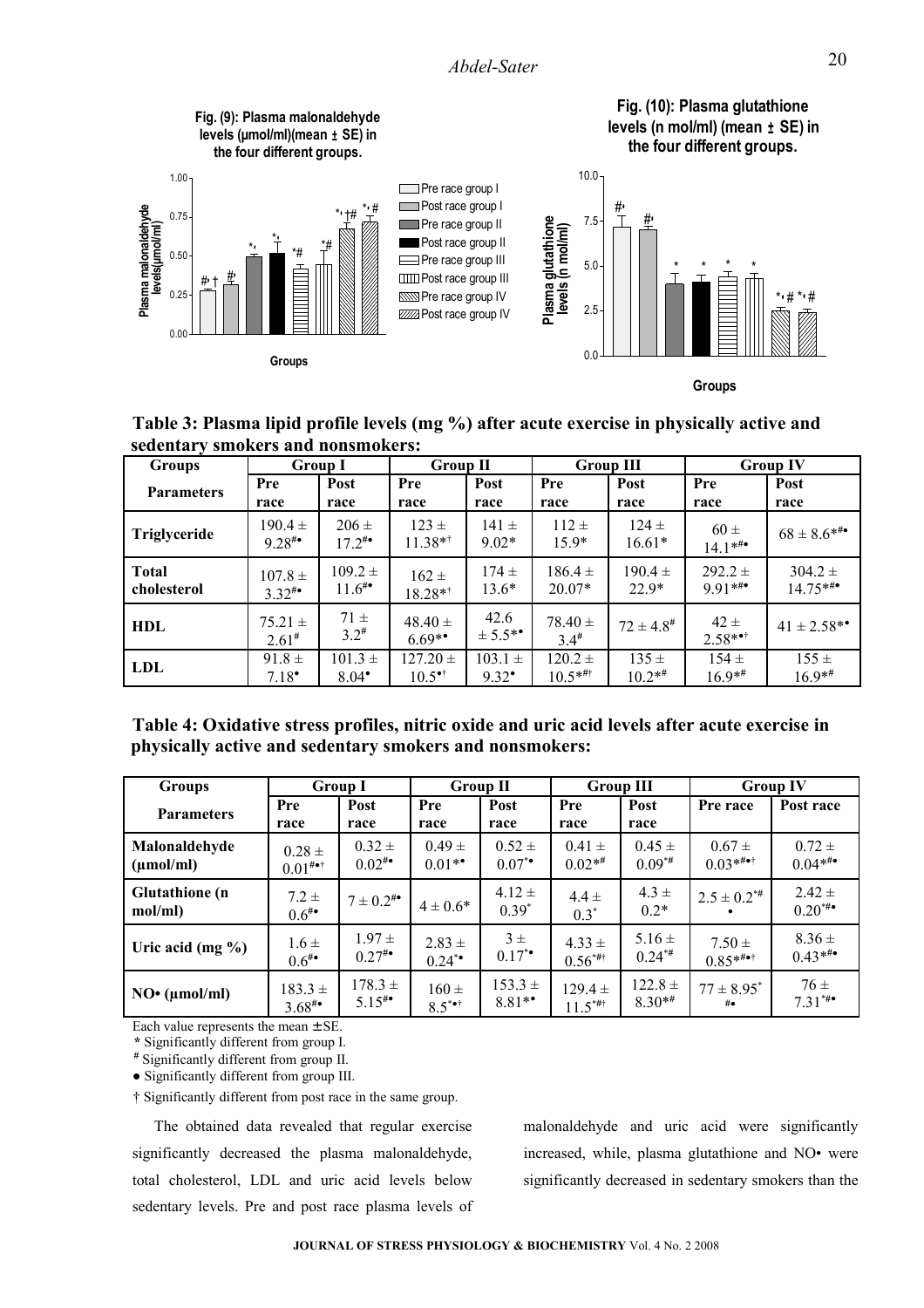sedentary non smokers, physically active smokers and physically active non smokers (tables 3 and 4).

Plasma malonaldehyde, uric acid and total cholesterol levels of sedentary smokers pre and post race were significantly increased above physically active nonsmokers, physically active smokers and sedentary non smokers levels. Significant increase of plasma LDL level was observed between sedentary smokers pre and post race and physically active non smokers and physically active smokers levels.

Sedentary smokers pre and post race produce significant decrease of plasma glutathione, NO• and triglyceride levels below physically active nonsmokers, physically active smokers and sedentary non smokers levels. Significant decrease of plasma HDL level was observed between sedentary smokers pre and post race levels and physically active nonsmokers and sedentary non smokers levels.

The obtained data in the present work clearly demonstrated that the post race plasma malonaldehyde and uric acid levels in sedentary smokers were significantly increase above levels of pre race in the same groups. There was a significant difference between pre and post malonaldehyde levels in physically active nonsmokers. Physically active smokers after acute exercise produce significant increase of plasma triglyceride and total cholesterol levels above pre race levels in the same group. While, it produces significant decrease of plasma NO• and LDL levels below pre race in the same group also. After acute exercise, sedentary nonsmokers produce significant increase of plasma LDL and uric acid above before exercise levels in the same groups. While, it produces significant decrease of plasma NO• levels below pre race levels in the same group also.

There was a positive correlation between plasma cholesterol level and each of uric acid level and malonaldehyde level in sedentary smokers (r=0.89;  $p<0.042$  and  $r=0.92$ ;  $p<0.022$  respectively). Moreover, a significant positive correlation was observed

between serum NO· and triglyceride in sedentary smokers ( $r= 0.92$ ;  $p<0.027$ ).

#### **DISCUSSION**

The present study confirms numerous positive effects of regular exercise over cardiovascular conditioning in smokers (William et al., 2002; Jonathan, 2003; Viitala et al., 2004; Kerry et al., 2005; Magkos et al., 2006; Raul, 2006; Villa-Caballero et al., 2007; Gomez-Cabrera et al., 2008; [Radak et al., 2008](http://luce.sunymaritime.edu:2078/science?_ob=ArticleURL&_udi=B6X1H-4PB6VRD-2&_user=696742&_coverDate=01%2F31%2F2008&_alid=688073504&_rdoc=1&_fmt=full&_orig=search&_cdi=7243&_sort=d&_docanchor=&view=c&_ct=2&_acct=C000038902&_version=1&_urlVersion=0&_userid=696742&md5=ce3c106124b7c8a8ed1e7543a6d66b82#bib77%23bib77) and Sachdev and Kelvin, 2008).

Individuals who were engaged in regular physical activity demonstrated lower cholesterol, LDL and uric acid levels and better general hemodynamic, triglyceride, HDL and nitric oxide levels pre and post race than sedentary individuals. This is the first study to my knowledge to report lipid profiles, uric acid and nitric oxide after acute exercise in physically active and sedentary smokers. The present findings provide additional insight into another possible mechanism associating cigarette smoking with ill health and disease.

Regular exercise has several protective mechanisms including decreased myocardial oxygen demand, increased myocardial oxygen supply, reduced propensity toward ventricular arrhythmias, reduced platelet aggregation, improved lipid profile, and increased plasma fibrinolytic activity (Leeuwenburgh and Heinecken, 2001).

Most of cardiovascular effects of smoking were due to stimulation of sympathetic and generation of oxidative stress. The acute effects of smoking are caused mainly by nicotine, which is absorbed very rapidly and enter the circulation. It stimulates directly the sympathetic nervous system, increasing the secretion of catecholamines from the medullary area of the suprarenal glands, stimulates the cerebral cortex and the hippocampus, the chemoreceptors of the aorta and the carotid arteries. The produced effects are vasoconstriction, reduced oxygen tension,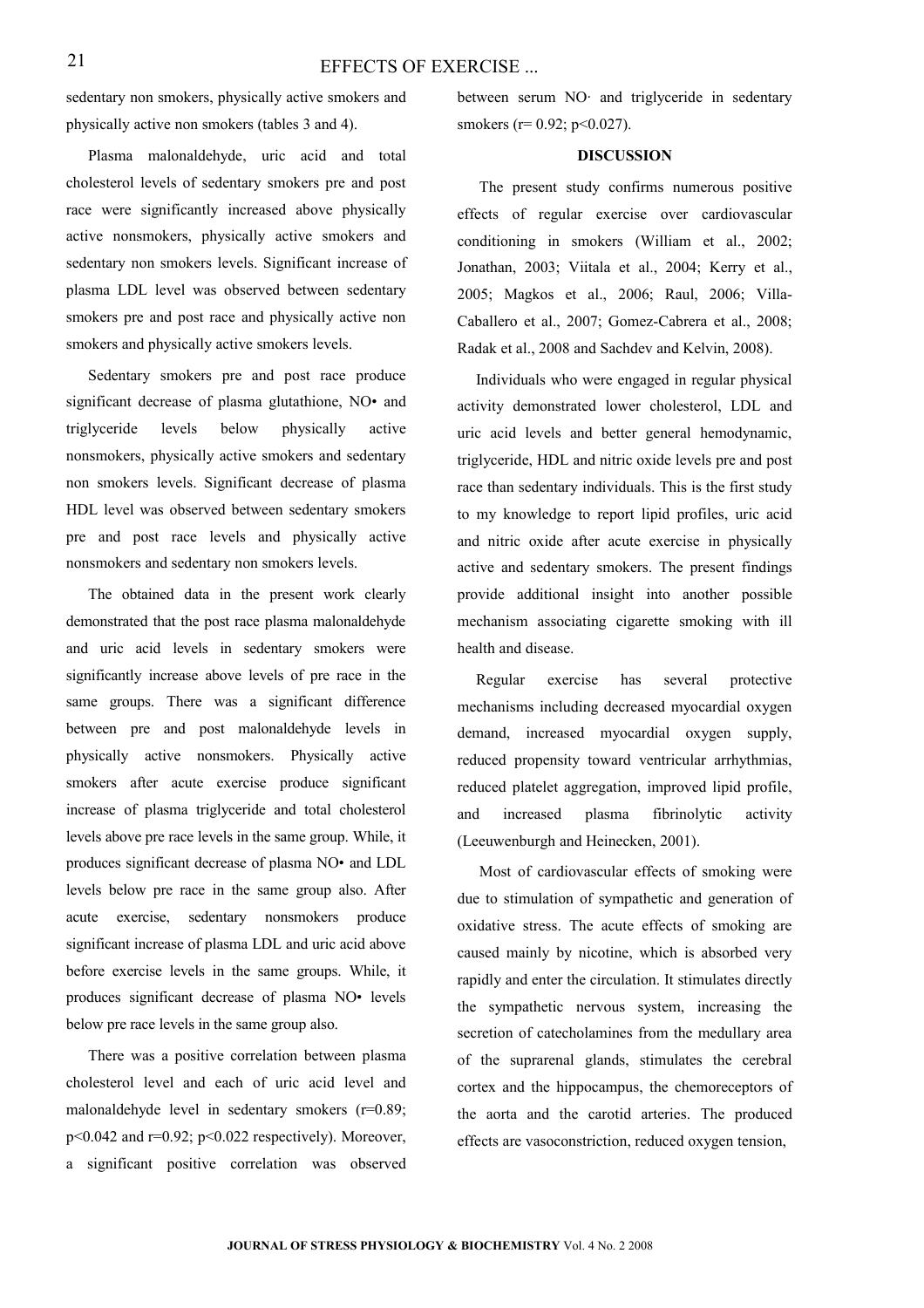

| Table 5: Correlation between tested parameters levels in sedentary smokers group: |  |
|-----------------------------------------------------------------------------------|--|
|-----------------------------------------------------------------------------------|--|

| <b>Tested</b>            | <b>Triglycerides</b> | <b>Total cholesterol</b> | Malonaldehyde        | Uric acid            | NO <sub>•</sub>      |
|--------------------------|----------------------|--------------------------|----------------------|----------------------|----------------------|
| parameter                |                      |                          |                      |                      |                      |
| Triglycerides            |                      |                          |                      |                      | $R = 0.92$ p < 0.027 |
| <b>Total cholesterol</b> |                      |                          | $R=0.92$ p $< 0.022$ | $R=0.89$ p $< 0.042$ |                      |
| Malonaldehyde            |                      | $r=0.92$ $p<0.022$       |                      |                      |                      |
| Uric acid                |                      | $R=0.89$ p<0.042         |                      |                      |                      |
| NO∙                      | $R = 0.92$ p < 0.027 |                          |                      |                      |                      |



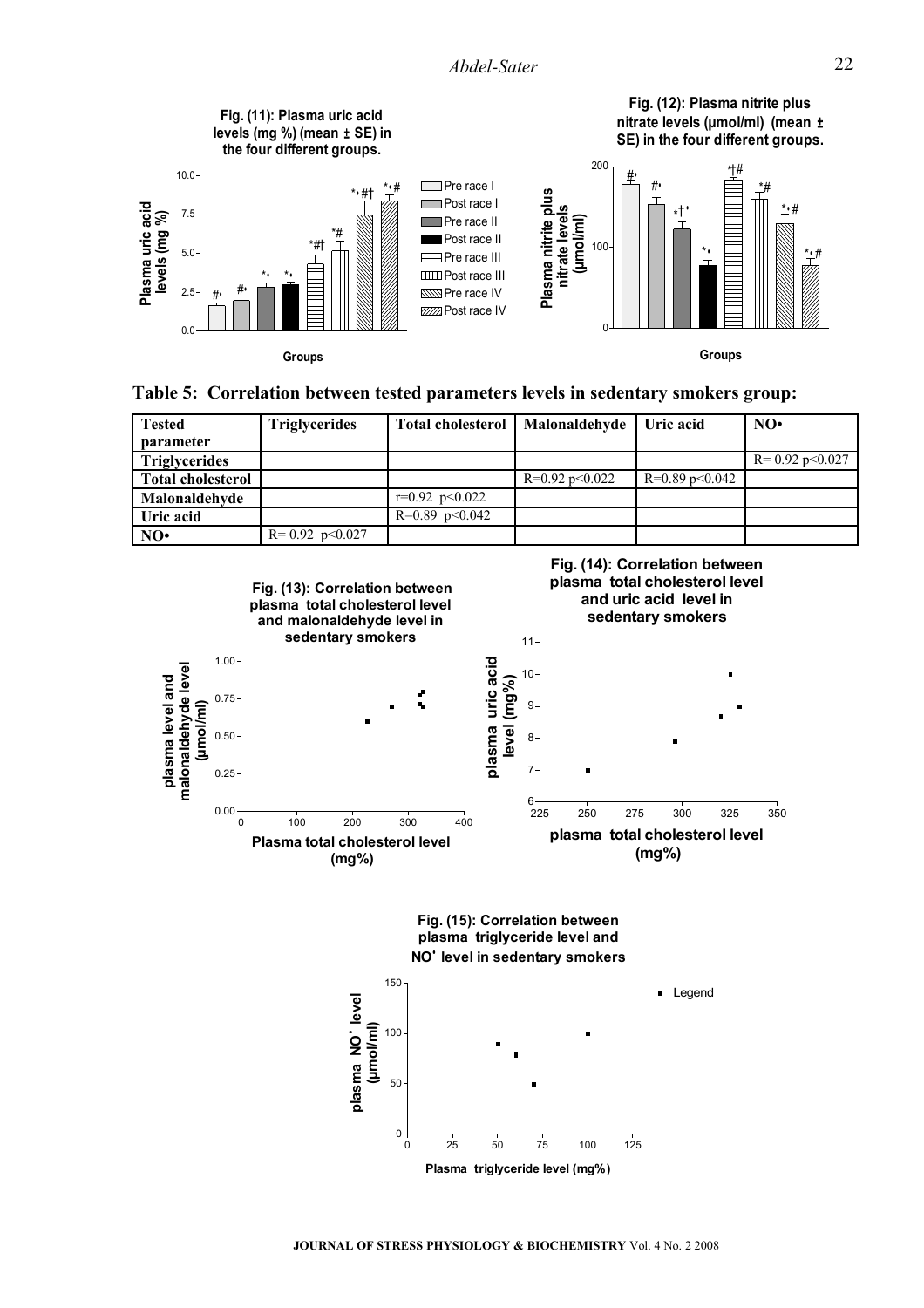#### EFFECTS OF EXERCISE ...

increase of the arterial blood pressure and increase of the cardiac output (Antonio et al., 2008). The smaller stroke volume at all levels of exercise despite of the sympathetic stimulation caused by smoking, could represent an added negative inotropic effect on myocardium or be due to decrease in venous return, causing a compensatory increase in heart rate (William et al., 2002).

Regardless the mechanism, the net effect of smoking is to decrease the efficiency of the heart during exercise in the upright position by causing a smaller stroke volume and higher rate at any given level of exercise. Since the major hemodynamic effects of physical training are to increase the stroke volume over pre training levels, cigarettes can thus to said to produce change in opposite direction of those of physical conditioning. So, the stopping from acute exercise in smokers is due to inability of the heart to increase its stroke volume and cardiac out put volume up to need in normal fashion. After smoking, the heart becomes less efficient as a pump and requires more energy to do the same amount of work in non smokers (Kerry et al., 2005).

Decreased of exercise performance in smokers may be also due to rapid dyspnea that may be due to 1) constriction of the terminal bronchioles of the lungs, which increases the resistance of airflow into and out of the lungs. 2) The irritating effects of the smoke itself cause increased fluid secretion into the bronchial tree, as well as some swelling of the epithelial linings and 3) nicotine paralyzes the cilia on the surfaces of the respiratory epithelial cells that normally beat continuously to remove excess fluids and foreign particles from the respiratory passageways (Guyton and Hall, 2006).

The primary mechanism for the increase of blood pressure and heart rate during acute exercise is thought to be central neural output to cardiovascular control centers (Nathan et al., 2008). The difference between physically active smokers and sedentary smokers can be explained by high reactivity in parasympathetic tone caused by regular exercise in physically active subjects. This effect is known as post exercise hypotension and it may persistent up to 16 hours after an exercise bout (Villa- Caballero et al., 2007).

There are several interacting homeostatic regulators of blood pressure, including the renninangiotensin system, the autonomic nervous system, and local mediators. The myogenic tone and flowdependent vasodilatation are of major importance for the regulation of blood pressure under various physiological circumstances. The increase of arterial pressure in smokers may be due to decrease of NO• production. (Guo et al., [2006\)](http://ajpheart.physiology.org/cgi/content/full/291/5/H2354?maxtoshow=&HITS=10&hits=10&RESULTFORMAT=1&andorexacttitle=and&titleabstract=smoking++&andorexacttitleabs=and&andorexactfulltext=and&searchid=1&FIRSTINDEX=0&sortspec=relevance&fdate=7/1/1995&tdate=1/31/2007&resourcetype=HWCIT#R27). Another mechanism may be due to decrease the blood insulin level and improve the insulin sensitivity by exercise that is one of important cause of hypertension in smokers (Peter et al., 1995).

Cigarette smoke–induced endothelial dysfunction is multifactorial may be secondary to oxidative stress generated by xanthin oxidase, increased of bad lipoprotein, and /or decrease of nitric oxide levels. Xanthin oxidase uses molecular oxygen as the electron acceptor, generating the superoxide radicals as a by product likely contributing to oxidative stress during exercise (Nishino et al., 2005). Acute exercise may require an increase in activity of adenylate cyclase and myokinase in muscle (Brooks et al., 2000) acting an additional source of energy by producing 1 ATP and 1 AMP while ATP is used for energy; the AMP is degraded to 1 MP. 1MP is catabolized to hypoxanthin to xanthin and finally to uric acid (Shlomit et al., 2003). Increased of uric acid is also associated with cardiovascular diseases (Niskanen et al., 2004). Recently, Anoop et al. (2008) reported that the association between plasma uric acid and cardiovascular disease and mortality may be mediated by its effect on subclinical atherosclerosis.

There is a general consensus that smoking targets the vascular endothelial cells. NO• is primarily responsible for vasoregulatory and homeostatic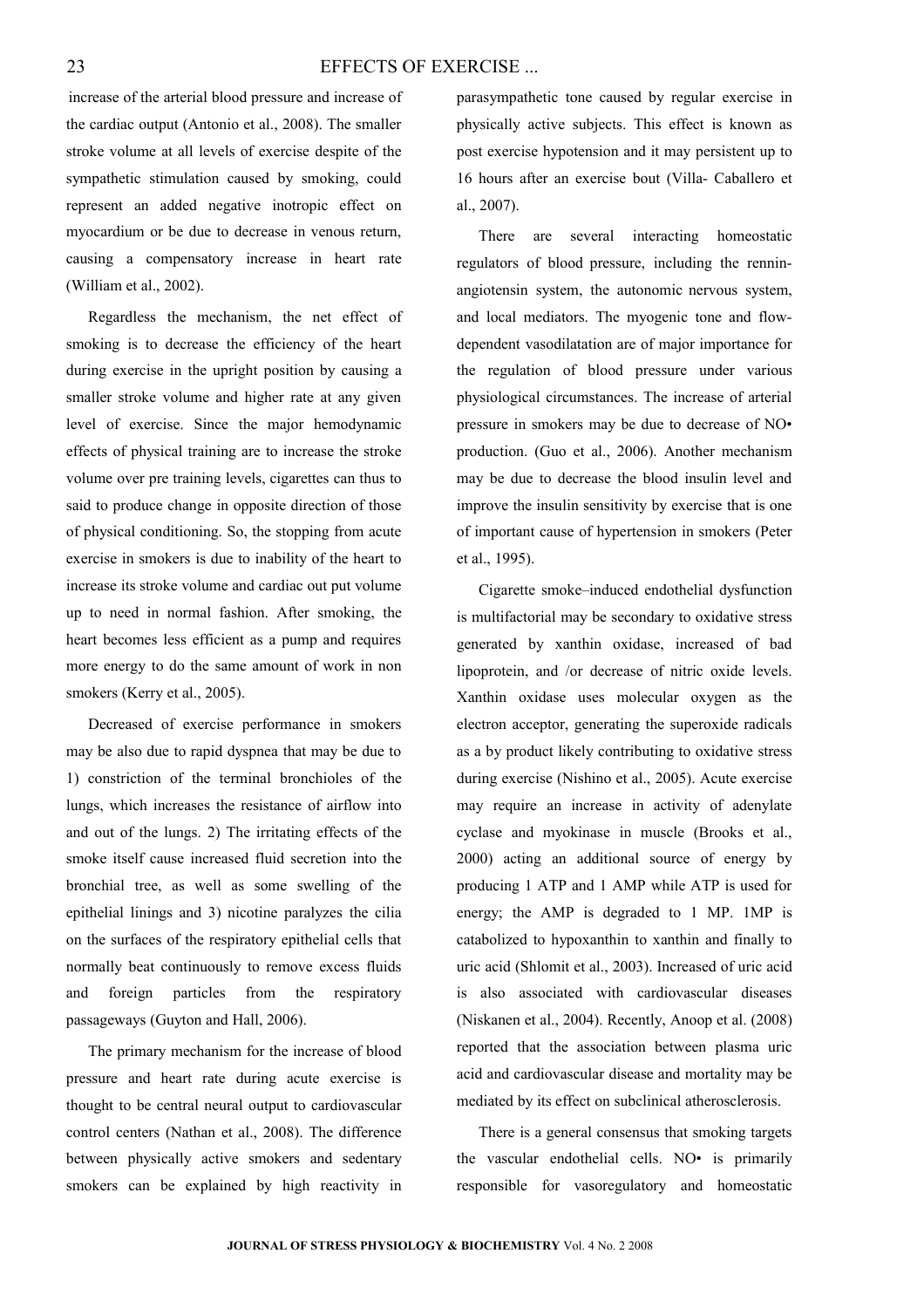functions of endothelial cells. In the vitro model, cigarette smoking was associated with reduced NO• synthases activity as well as decreased NO• production (Wang et al., 2000). Components of cigarette smoke can react with L-arginine to form an L-arginine adduct. This reaction may have two possible effects. First, it may decrease the amount of L-arginine in the body and thus, less NO• is produced since there is less of its precursor. Secondly, the adduct formed may bind to the NOS itself and inhibit its function (Wong, 1999). Another possible mechanism is reactive oxygen species depress NO• synthesis through their inhibitory effect on endothelial receptors for acetylcholine and other vasodilators, while they directly react with NO• to form peroxynitrite, decreasing in this way NO• bioavailability (Laursen et al., 2001).

Raveendran et al., (2005) reported that cigarette smoke can induce excessive apoptosis in endothelial cells and other cell types. This apoptosis may be mediated by the activation of p38 MAPK (mitogen activated protein kinase), JNK/SAPK (Jun kinase kinase/ stress activated protein kinase) and caspases. Endogenous NO• production may be an important protective mechanism against smoking-induced endothelial damage. The decrease in NO• bioavailability in vessel wall stiffness may explain why smoking is an important risk factor for coronary artery disease (Guo et al., [2006\)](http://ajpheart.physiology.org/cgi/content/full/291/5/H2354?maxtoshow=&HITS=10&hits=10&RESULTFORMAT=1&andorexacttitle=and&titleabstract=smoking++&andorexacttitleabs=and&andorexactfulltext=and&searchid=1&FIRSTINDEX=0&sortspec=relevance&fdate=7/1/1995&tdate=1/31/2007&resourcetype=HWCIT#R27).

Numerous authors have reported increased resting oxidative stress in cigarette smokers (Leeuwenburgh and Heinecken, 2001; [Dietrich e](http://www.ncbi.nlm.nih.gov/sites/entrez?Db=pubmed&Cmd=Search&Term=)t al., (2003); Polidori et al., 2003; Kirkham et al., 2004; Muscat et al., 2004; Aycicek et al., 2005 and Bloomer et al., 2007). Likewise, an equal or greater number of investigations have reported elevations in protein, lipid and DNA oxidation following acute exercise (Shlomit et al., 2003; Orhan et al., 2004; Fatouros et al., 2004; Kemal et al., 2004; Viitala et al., 2004; Nishino et al., 2005; [Russell et al., 2005;](http://luce.sunymaritime.edu:2078/science?_ob=ArticleURL&_udi=B6X1H-4PB6VRD-2&_user=696742&_coverDate=01%2F31%2F2008&_alid=688073504&_rdoc=1&_fmt=full&_orig=search&_cdi=7243&_sort=d&_docanchor=&view=c&_ct=2&_acct=C000038902&_version=1&_urlVersion=0&_userid=696742&md5=ce3c106124b7c8a8ed1e7543a6d66b82#bib89%23bib89) [Gomez-](http://luce.sunymaritime.edu:2078/science?_ob=ArticleURL&_udi=B6X1H-4PB6VRD-2&_user=696742&_coverDate=01%2F31%2F2008&_alid=688073504&_rdoc=1&_fmt=full&_orig=search&_cdi=7243&_sort=d&_docanchor=&view=c&_ct=2&_acct=C000038902&_version=1&_urlVersion=0&_userid=696742&md5=ce3c106124b7c8a8ed1e7543a6d66b82#bib31)[Cabrera et al., 2006;](http://luce.sunymaritime.edu:2078/science?_ob=ArticleURL&_udi=B6X1H-4PB6VRD-2&_user=696742&_coverDate=01%2F31%2F2008&_alid=688073504&_rdoc=1&_fmt=full&_orig=search&_cdi=7243&_sort=d&_docanchor=&view=c&_ct=2&_acct=C000038902&_version=1&_urlVersion=0&_userid=696742&md5=ce3c106124b7c8a8ed1e7543a6d66b82#bib31) Bloomer et al., 2007 Villa-Caballero et al., 2007 and Packer et al., 2008). Some

studies (Surmen-Gur et al., 1999 and Alessio et al., 2000) have found little, or no, change in detectable malonyldialdehyde values in smoking and acute exercise. The exact reason for this is unknown but its may be due to methodical variation between studies or even the very nature of malonyldialdehyde detection. It may also be due to the rapid clearance of malonyldialdehyde from plasma (Dixon et al., 2006) and which can make it difficult to obtain accurate in vivo measurements of malonyldialdehyde (Sachdev and Kelvin, 2008).

Free radicals were generated in smokers from several source; 1) the mitochondria, from which oxygen radicals that have escaped scavenging enzymes present in mitochondria may leak into the sarcoplasm, 2) the capillary endothelium by xanthin oxidase, where a hypoxia or reoxygenation process is created during exercise (Kemal et al., 2004) and 3) an oxidative burst from inflammatory cells mobilized and activation of xanthin oxidase as a result of muscle or tissue ischemia and damage. Smoking was associated with the influx of neutrophils into the air spaces and alterations in oxidant antioxidant balance in the plasma and in air space, suggesting increased oxidant stress (Bloomer et al., 2007).

Acute exercise is postulated to generate free radicals by following mechanisms, 1) by mitochondria, electron leak from the mitochondrial electron transfer chain results in the production of superoxide anions (Cadenas and Davies, 2000). 2) By xanthine oxidase, with intensive exercise, certain regions of the body can face temporary periods of hypoxia- and ischemia-like conditions. In this state, xanthine dehydrogenase (an enzyme that functions by reducing NAD+) can be converted to xanthine oxidase, which functions by reducing molecular oxygen. ATP catabolism results in production of hypoxanthine, thereby producing substrate for xanthine oxidase. When oxygen is reintroduced (reperfusion) xanthine oxidase produces superoxide and hydrogen peroxide as by-products, contributing to overall oxidant and free radical formation (Nishino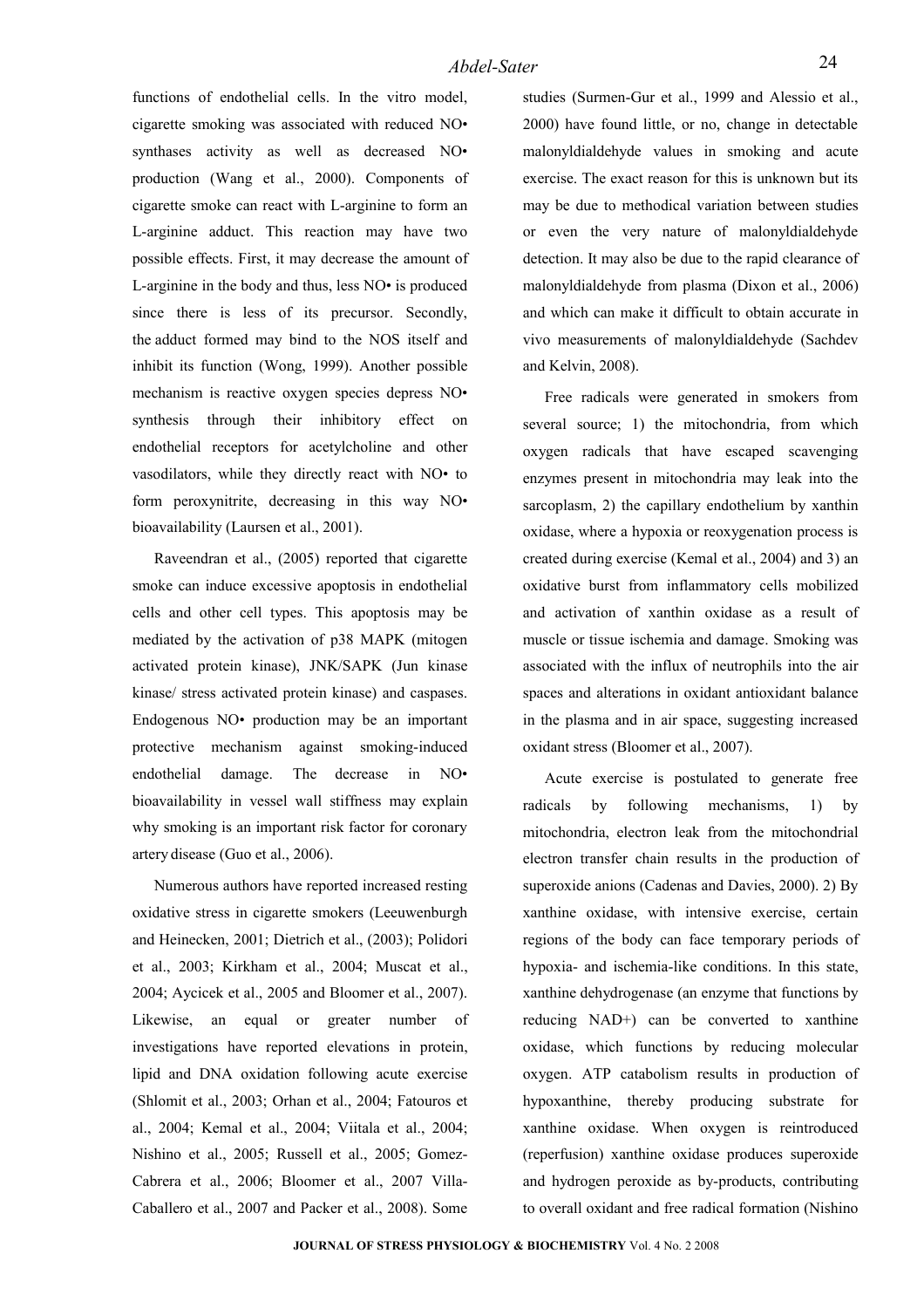#### EFFECTS OF EXERCISE ...

et al., 2005). 3- By neutrophils and other phagocytes as part of a heightened and extensive immune response to tissue injury with the subsequent production of free radicals by NADPH oxidase (Morozov et al., 2006). 4) By increases of catecholamines that can produce oxygen radicals when they are metabolically inactivated (Manuela et al., 2007). 5) By muscle mitochondria undergo increased uncoupling and superoxide generation with increasing temperatures. Therefore exercise-induced hyperthermia may cause oxidative stress (Christopher and David, 2003). 6) By production of lactic acid that converts a weakly damaging free radical (superoxide) into strongly damaging one (hydroxyl) (Clarkson and Thomposon, 2000). 7) By depletion of thiols and an increase of intracellular  $Ca^{++}$  may potentate free radical generation in acute exercise (Willium and Donald, 2000). 8) By auto-oxidation of oxyhemoglobin to methemoglobin results in the production of superoxide (Willium and Donald, 2000).

Ji et al. (1993) examined the mechanism of the change in glutathione in the blood in response to exercise. They found that when subjects performed the same exercise but ingested carbohydrate, sufficient to increase blood glucose and insulin over the control condition, there was no increase in glutathione. The increased of glutathione by regular exercise may be due to hepatic glutathione efflux by glucagon.

It is very clear that regular exercise training induces adaptive responses that permit improved exercise performance (Sachdev and Kelvin, 2008).These adaptive responses include reduced basal production of oxidants, reduction of radical leak during oxidative phosphorylation, increased the activity of antioxidant enzymes and increased oxidative damage repair systems to improved physiological function and enhanced resistance to oxidative stress [\(Radak et al., 2008\)](http://luce.sunymaritime.edu:2078/science?_ob=ArticleURL&_udi=B6X1H-4PB6VRD-2&_user=696742&_coverDate=01%2F31%2F2008&_alid=688073504&_rdoc=1&_fmt=full&_orig=search&_cdi=7243&_sort=d&_docanchor=&view=c&_ct=2&_acct=C000038902&_version=1&_urlVersion=0&_userid=696742&md5=ce3c106124b7c8a8ed1e7543a6d66b82#bib77%23bib77). Exercise also has a large impact on the availability and bioactivity of endothelial-derived nitric oxide. The stimulus for

endothelial NO• production is the increased flow through the vessels, which results in shear stress and increased activation of endothelial nitric oxide synthase (Kojda and Hambrecht, 2005).

#### **CONCLUSION AND RECOMMENDATIONS:**

These findings point to the role of NO·, uric acid and lipid peroxide in the pathophysiologic mechanisms of smoking induced cardiovascular diseases. The free radicals are formed in excess in smokers especially after acute exercise. Sedentary smokers may be at an even greater risk of oxidative stress-related cardiovascular diseases. The significance of information obtained though this study is not only elucidation of the mechanism of smoking induced cardiovascular disease, but also provide a possible better method of treatment and diagnosis for smokers who have developed cardiovascular disease symptoms through the possibility of L-arginine, antioxidants, xanthine oxidase inhibitor replacement therapies. There is a need of more prospective studies regarding oxidative stress and diverse exercise types and regimens in smokers. Because the risk of cardiovascular morbidity and mortality appears greater within an aging population, future investigations should focus on older, more established smokers, while giving specific attention to the number and method of cigarettes smoked per day, to determine if more robust findings are noted. Finally, every body should include in a regular exercise.

#### **REFERENCES**

- Alessio, H.; Hagerman, A.; Fulkerson, B.; Ambrose, J.; Rice, R. and Wiley, R. (2000): Generation of reactive oxygen species after exhaustive aerobic and isometric exercise. Med. Sci. Sports Exerc., 32:1576–1581.
- Ambrose, J. and Barua, R. (2004): The pathophysiology of cigarette smoking and cardiovascular disease: An update. Journal of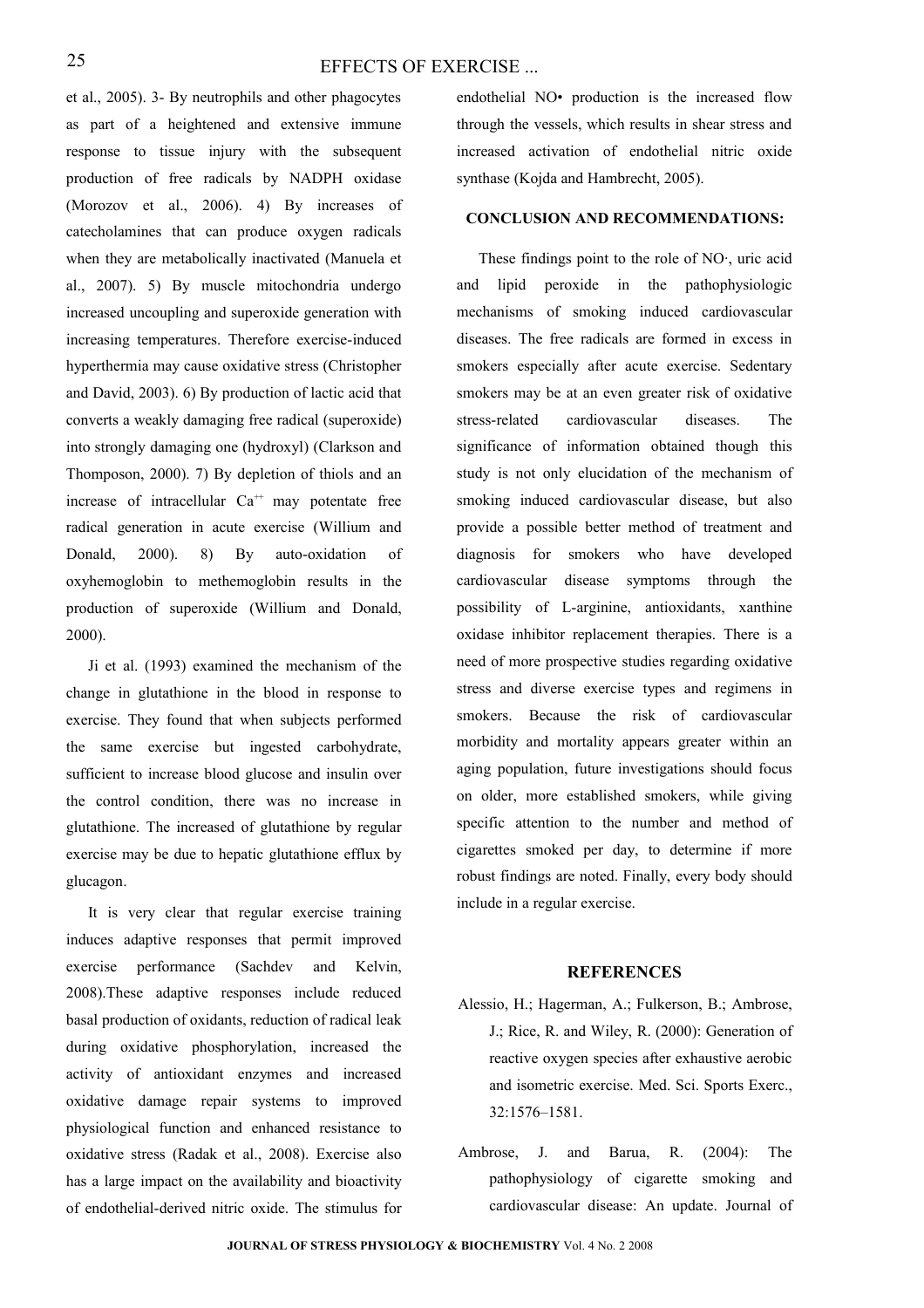American Collage of Cardiology, 43:1731-1737.

- Anderson, M. (1985): Determination of glutathione and glutathione disulfide in biological samples. Met. Enzymol., 113:548-555.
- Anoop, S.; Barbara, E.; Javier, N. and Ronald, K. (2008): Association between serum uric acid level and peripheral arterial disease. Atherosclerosis, 196: 749–755.
- Antonio, C.; Raffaele, M.; Andrea, L.; Manuela, C.; Filippo, T.; Alberto, C. and Franco, M. (2008): Haemodynamic effect of metaboreflex activation in men after running above and below the velocity of the anaerobic threshold. Experimental Physiology, 93 (4): 447–457.
- Aycicek, A.; Ozcan, E. and Abdurrahim, K. (2005): Decreased total antioxidant capacity and increased oxidative stress in passive smoker infants and their mothers. Pediatrics International, 47 (6): 635–639.
- Bakan, E.; Seyithan, T.; Fevzi, P.; Sabahattin, D.; Zuhal, U.; Nuri, B. and Metehan, G. (2002): Nitric oxide levels and lipid peroxidation in plasma of patients with gastric Cancer. Japanese Journal of Clinical Oncology**,** 32:162-166.
- Bloomer, J.; Creasy, A. and Smith, W. (2007): Physical work-induced oxidative stress is exacerbated in young cigarette smokers. Nicotine and Tobacco Research, 9 (2): 205–211.
- Brooks, G.; Fahey, T.; White, T. and Baldwin, K. (2000): Exercise physiology human bioenergetics and its applications. Mountain View, Mayfield publishing company.
- Cadenas, E. and Davies, K. (2000): Mitochondrial free radical generation, oxidative stress, and aging. Free Radic. Biol. Med., 29: 222–230.
- Cavalieri, E.; Frenkel, K.; Rogan, E.; Roy, D. and Liehr, J. (2000): Estrogen as endogenous genotoxic agent: DNA adducts and mutations. J.

Natl. Cancer Inst., 27:75-93.

- Christopher, M. and David, J. (2003): Exerciseassociated oxidative stress. [Clinical Techniques](http://luce.sunymaritime.edu:2078/science/journal/15347516) [in Equine Practice](http://luce.sunymaritime.edu:2078/science/journal/15347516)**,** 2 (3): 278-291.
- Clakson, M. and Thompson, H. (2000): Antioxidants: what role do they play in physical activity and health?. American journal of clinical nutrition, 72 (2): 637S-646S.
- [Dietrich, M; Block, G.](http://www.ncbi.nlm.nih.gov/sites/entrez?Db=pubmed&Cmd=Search&Term=); [Norkus, P.](http://www.ncbi.nlm.nih.gov/sites/entrez?Db=pubmed&Cmd=Search&Term=); [Hudes, M.](http://www.ncbi.nlm.nih.gov/sites/entrez?Db=pubmed&Cmd=Search&Term=); [Traber, M.](http://www.ncbi.nlm.nih.gov/sites/entrez?Db=pubmed&Cmd=Search&Term=); [Cross, E.](http://www.ncbi.nlm.nih.gov/sites/entrez?Db=pubmed&Cmd=Search&Term=); Packer, L. (2003): Smoking and exposure to environmental tobacco smoke decrease some plasma antioxidants and increase gamma-tocopherol in vivo after adjustment for dietary antioxidant intakes. [Am. J. Clin. Nutr.,](javascript:AL_get(this,%20) 77(1):160-166.
- Dixon, C.; Robertson, R.; Goss, F; Timmer, J.; Nagle, E. and Evans, R. (2006): The effect of acute resistance exercise on serum malondialdehyde in resistance-trained and untrained collegiate men. J. Strength Cond. Res., 20: 693–698.
- Fatouros, I.: Jamurtas, A.: Villiotou, V.: Pouliopoulou, S.; Fotinakis, P.; Taxildaris, K. and Deliconstantinos, G. (2004): Oxidative stress responses in older men during endurance training and detraining. Med. Sci. Sports Exerc., 36: 2065–2072.
- Gomez-Cabrera, M.; Martinez, A.; Santangelo, G.; Pallardo, F.; Sastre, J. and Vina, J. (2006): Oxidative stress in marathon runners: interest of antioxidant supplementation. Br. J. Nutr., 96 (1): S31–S33.
- Gomez-Cabrera, M.; Domenech, M. and Viсa, J. (2008): Moderate exercise is an antioxidant: Upregulation of antioxidant genes by training. Free Radical Biology and Medicine, 44:126– 131.

Green, L.; Wagner, D.; Glogowski, J.; Skipper, P.;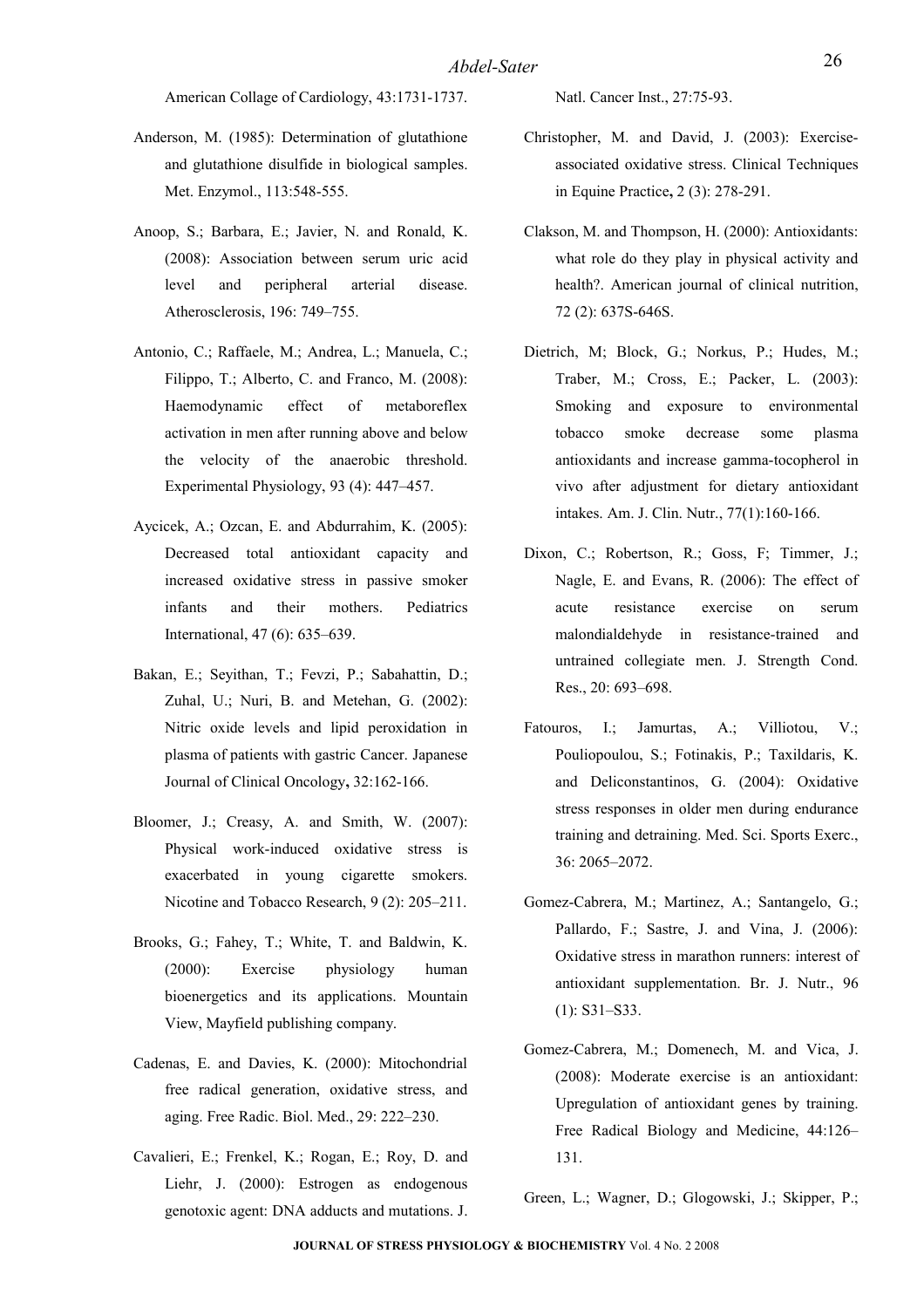Wishnok, J. and Tannenbaum, S. (1982): Analysis of nitrate, nitrite, and [15N] nitrate in biological fluids. Anal Biochem., 126: 131–138.

- Grootveld, M. and Halliwell, B. (1987): Measurement of allantoin and uric acid in human body fluids. A potential index of freeradical reactions in vivo?. Biochem. J., 243 (3): 803–808.
- Guo, X.; Oldham, M.; Kleinman, M.; Phalen, R. and Kassab, G. (2006): Effect of cigarette smoking on nitric oxide, structural, and mechanical properties of mouse arteries. Am. J. Physiol. Heart Circ. Physiol., 291: H2354 - H2361.
- Guyton, A. and Hall, J. (2006): Effect of Smoking on pulmonary ventilation in exercise in: Textbook of medical physiology,  $11<sup>th</sup>$  ed. Elsevier Inc., Philadelphia, Pennsylvania. pp1062.
- Hughes, H; Jaeschke, H. and Mitchell, J. (1990): Measurement of oxidant stress in vivo. Methods Enzymol., 186: 681–685.
- Janet, A.; Daniel, R. and Howard, B. (2003): Smoking progression and physical activity. Cancer Epidemiology Biomarkers & Prevention, 12: 1121-1129.
- Ji, L.; Katz, A.; Fu, R.; Griffiths, M. and Spencer, M. (1993): Blood glutathione status during exercise: effect of carbohydrate supplementation. J. Appl. Physiol. 74 (2): 788-792.
- Jonathan, M. (2003): Exercise and Cardiovascular Health. Circulation, 107:e2-e5.
- Kemal, U.; Filiz, G.; Oktay, K.; Gьnnur, K.; Yasar, G. ; Akin Y.; Melek, B.; Murat Ь.; Цzlem, Y. and Oguz, K. (2005): Exercise-induced oxidative stress leads hemolysis in sedentary but not trained humans. J. Appl. Physiol., 99: 1434-1441.

[Kerry, J. ; Anita, C.; Katherine, L.; Jerome, L.; Paul,](http://archinte.ama-assn.org/cgi/content/full/165/7/756?maxtoshow=&HITS=10&hits=10&RESULTFORMAT=&searchid=1&FIRSTINDEX=0&minscore=50&resourcetype=HWCIT#AUTHINFO)

[S.; Edward, P.; Matthew, T. and Pamela, O.](http://archinte.ama-assn.org/cgi/content/full/165/7/756?maxtoshow=&HITS=10&hits=10&RESULTFORMAT=&searchid=1&FIRSTINDEX=0&minscore=50&resourcetype=HWCIT#AUTHINFO) (2005): Effect of Exercise on blood pressure in older persons. A randomized controlled trial. Arch. Intern. Med., 165:756-762.

- Kirkham, P.; Spooner, G.; Rahman, I. and Rossi, A. (2004): Macrophage phagocytosis of apoptotic neutrophils is compromised by matrix proteins modified by cigarette smoke and lipid peroxidation products. Biochemical and Biophysical Research Communications, 318: 32–37.
- Kojda, G. and Hambrecht, R. (2005): Molecular mechanisms of vascular adaptations to exercise: Physical activity as an effective antioxidant therapy. Cardiovasc. Res., 67: 187–197.
- Laura, R.; Sergio, F.; Elisabetta, C.; Alessandro, M. and Paola, F. (2007): Losartan ameliorates diabetic vascular hyper-reactivity to angiotensin II by reducing rock 1 expression and activity. J. Mol. Cell. Cardiol., 12: 34-40.
- Laursen, J.; Somers, M. and Kurz, S. (2001): Endothelial regulation of vasomotion in apoEdeficient mice: Implications for interactions between peroxynitrite and tetrahydrobiopterin. Circulation, 103 (9):1282–1288.
- Leeuwenburgh, C. and Heinecken, J. (2001): Oxidative stress and antioxidants in exercise. Current Medicinal Chemistrey, 8: 829-838.
- Lopez, E.; Christopher, R.; Dian O.; Weddle, J. and Rahill, M. (2008): The Relationship among Cardiovascular Risk Factors, Diet Patterns, Alcohol Consumption, and Ethnicity among Women Aged 50 Years and Older. J. Am. Diet. Assoc., 108:248-256.
- Magkos, F; David, C.; Bruce, W.; Selma, M. and Bettina M. (2006): Lipid metabolism response to a single, prolonged bout of endurance exercise in healthy young men. Am. J. Physiol. Endocrinol. Metab., 290: E355-E362.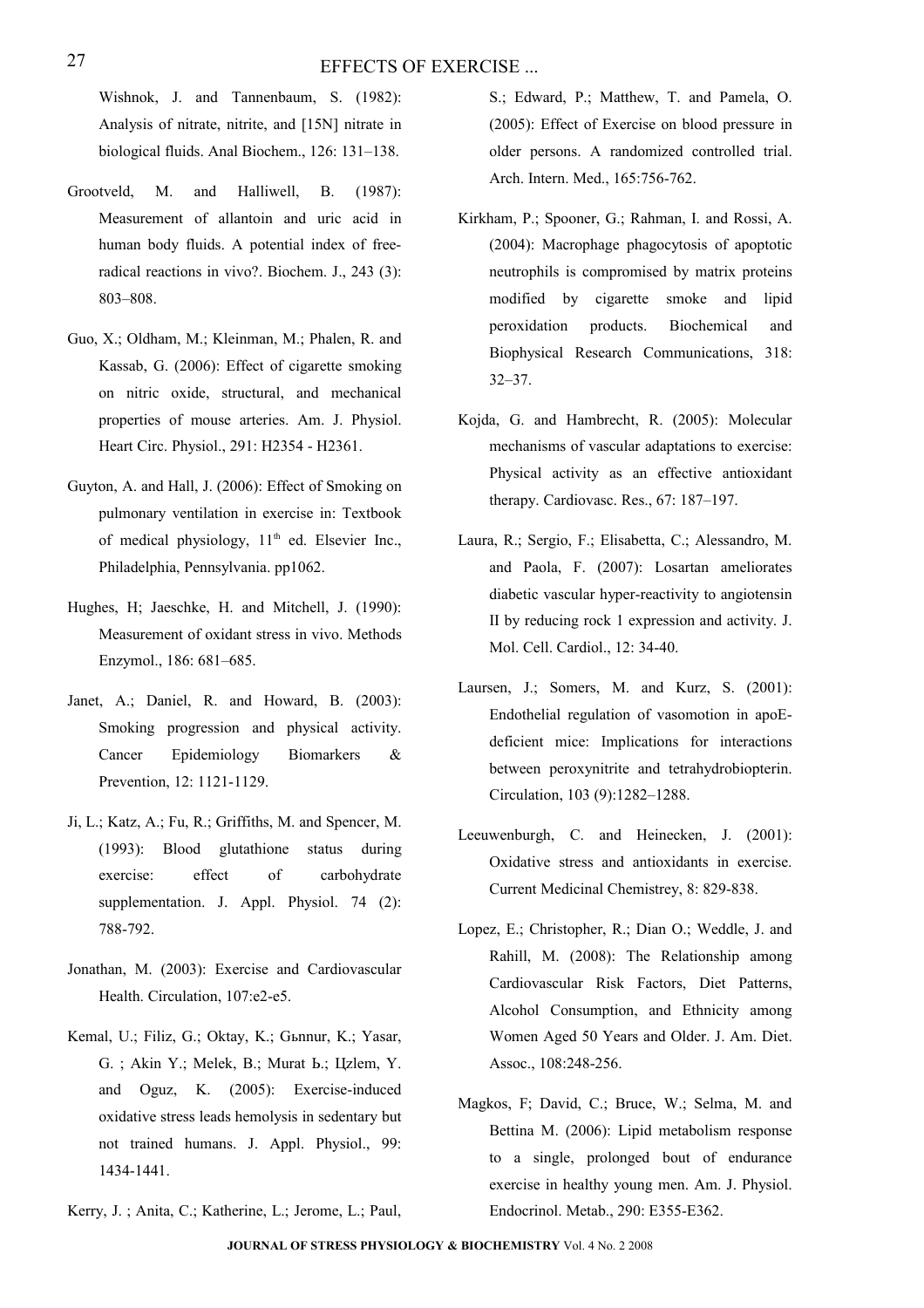- Manuela, G.; Xuejuan, J. and Esteban, J. (2007): Lipid peroxidation and the protective effect of physical exercise on breast cancer. Medical Hypotheses, 68: 1138–1143.
- Ming, L.; Robert, B.; Sari, M.; Sanni, L.; Miia, V.; Hannele, H.; Hannele, Y. and Marja-Riitta, T. (1999): A marathon run increases the susceptibility of LDL to oxidation in vitro and modifies plasma antioxidants. Am. J. Physiol. Endocrinol. Metab., 276: E1083-E1091.
- Mora, S; Nancy C.; Julie E.; Paul M. and I-Min, L. (2007): Physical activity and reduced risk of cardiovascular events, potential mediating mechanisms. Circulation, 116:2110-2118.
- Morozov, V.; Tsyplenkov, P.; Golberg, N. and Kalinski, M. (2006): The effects of highintensity exercise on skeletal muscle neutrophil myeloperoxidase in untrained and trained rats. Eur. J. Appl. Physiol., 97: 716–722.
- Muscat, J.; Kleinman, W.; Colosimo, S.; Muir, A.; Lazarus, P.; Park, J. and Richie, J. (2004): Enhanced protein glutathiolation and oxidative stress in cigarette smokers. Free Radic. Biol. Med., 36(4):464 -470.
- Nathan, J.; Nalin, A.; Dale, A.; Theodora, M.; Rhonda, O. and Maria, A. (2008): Continuous hemodynamic response to maximal dynamic strength testing in older adults. [Archives of](http://luce.sunymaritime.edu:2078/science/journal/00039993) [Physical Medicine and Rehabilitation,](http://luce.sunymaritime.edu:2078/science/journal/00039993) [89\(2\)](http://luce.sunymaritime.edu:2078/science?_ob=PublicationURL&_tockey=%23TOC%236702%232008%23999109997%23679079%23FLA%23&_cdi=6702&_pubType=J&_auth=y&_acct=C000038902&_version=1&_urlVersion=0&_userid=696742&md5=506f225a5dcd5c51aa6406bd1a0614a6): 343-350.
- Nishino, T.; Okamoto, K.; Kawaguchi, Y.; Hori, H.; Matsumura, T.; Eger, B.; Pai, E. and Nishino, T. (2005): Mechanism of the conversion of xanthine dehydrogenase to xanthine oxidase: Identification of the two cysteine disulfide bonds and crystal structure of a non-convertible rat liver xanthine dehydrogenase mutant. J. Biol. Chem., 280: 24888–24894.

[Niskanen, L.; Laaksonen, D.; Nyyssцnen, K.;](http://archinte.ama-assn.org/cgi/content/full/164/14/1546?maxtoshow=&HITS=10&hits=10&RESULTFORMAT=&searchid=1&FIRSTINDEX=20&minscore=50&resourcetype=HWCIT#ACK)

[Alfthan, G.; Lakka, H.; Lakka, T.; Jukka, T.](http://archinte.ama-assn.org/cgi/content/full/164/14/1546?maxtoshow=&HITS=10&hits=10&RESULTFORMAT=&searchid=1&FIRSTINDEX=20&minscore=50&resourcetype=HWCIT#ACK) [\(](http://archinte.ama-assn.org/cgi/content/full/164/14/1546?maxtoshow=&HITS=10&hits=10&RESULTFORMAT=&searchid=1&FIRSTINDEX=20&minscore=50&resourcetype=HWCIT#ACK)2004): Uric Acid Level as a Risk Factor for Cardiovascular and All-Cause Mortality in Middle-aged Men. Arch. Intern. Med., 164:1546-1551.

- Okhawa, H.; Ohishi, N. and Yagi, K. (1979): Assay for lipid proxides in animal tissues by thiobarbituric acid reaction. Anal. Biochem., 95 : 351-358.
- Orhan, H.; Van Holland, B.; Krab, B.; Moeken J.; Vermeulen, N.; Hollander, P. and. Meerman, J. (2004): Evaluation of a multi-parameter biomarker set for oxidative damage in man: increased urinary excretion of lipid, protein and DNA oxidation products after one hour of exercise. Free Radic. Res., 38: 1269–1279.
- Otsuka, R; Hiroyuki, W.; Kumiko, H.; Kotaro, T.; Takashi, M.; Minoru Y.; Kazuhide T. and Junichi, Y. (2001): Acute effects of passive smoking on the coronary circulation in healthy young adults. JAMA, 286:436-441.
- Packer, L; Cadenas, E. and Davies, K. (2008): Free radicals and exercise: An introduction. [Free](http://luce.sunymaritime.edu:2078/science/journal/08915849) [radical biology and medicine](http://luce.sunymaritime.edu:2078/science/journal/08915849)**,** [44 \(2\)](http://luce.sunymaritime.edu:2078/science?_ob=PublicationURL&_tockey=%23TOC%234940%232008%23999559997%23678411%23FLA%23&_cdi=4940&_pubType=J&_auth=y&_acct=C000038902&_version=1&_urlVersion=0&_userid=696742&md5=2c92636c34c9366d602b96148c954e46): 123-125.
- Peter, F.; Puneet, N.; John, A.; Andreas, P.; Aldo, N.; Domenic, R. and Vasilios, P. (1995): Effects of regular exercise on blood pressure and left ventricular hypertrophy in African-American men with severe hypertension. NEJM, 333 (22): 1462-146.
- Polidori, M.; Mecocci, P.; Stahl, W. and Sies, H. (2003): Cigarette smoking cessation increases plasma levels of several antioxidant micronutrients and improves resistance towards oxidative challenge. British Journal of Nutrition., 90(1):147-150.
- Pryor, W.; Stone, K.; Zang, L. and Bermudez, E. (1998): Fractionation of aqueous cigarette tar extracts: fractions that contain the tar radical